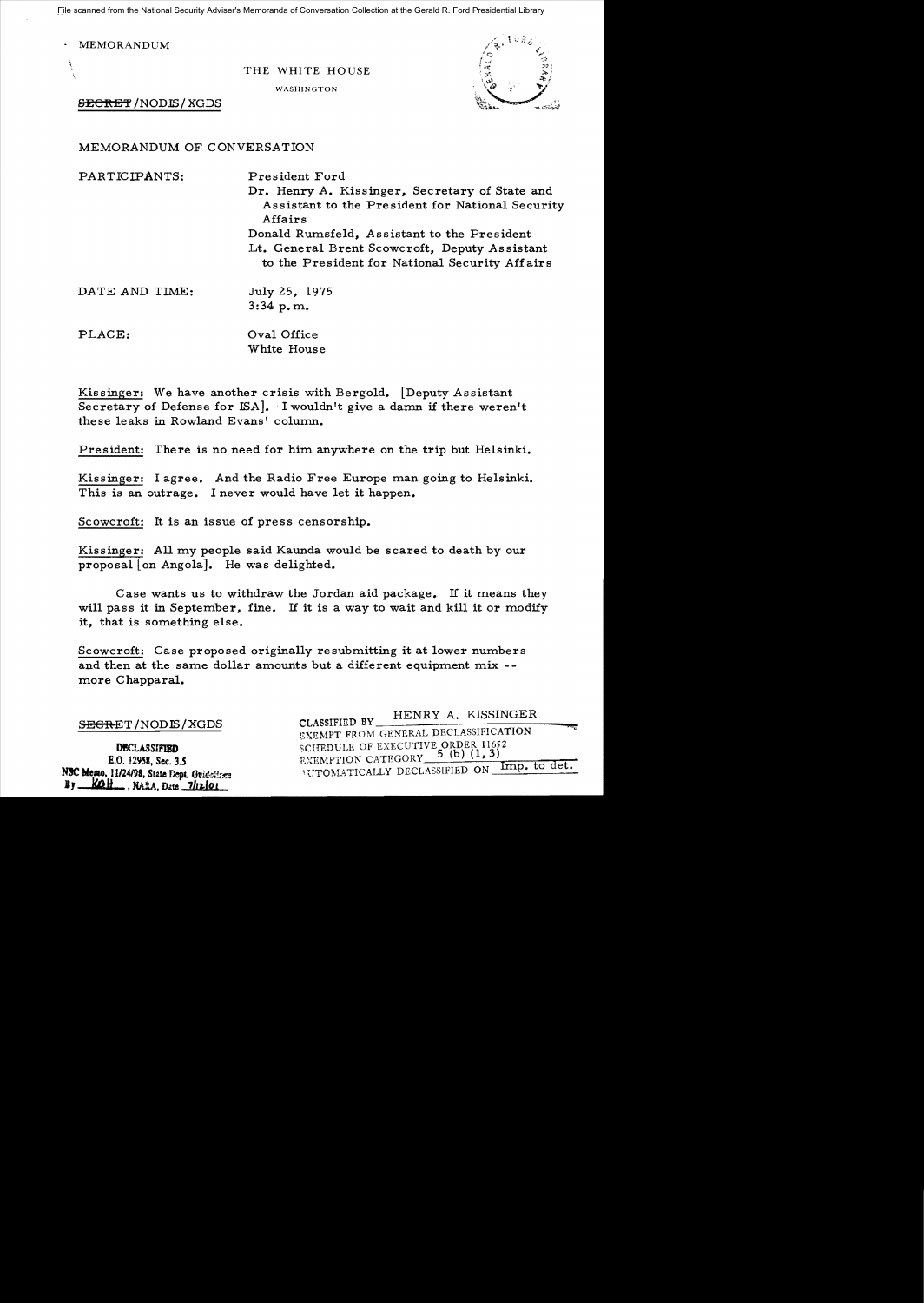## $S$ ECRET /NODIS/XGDS  $2.$

Kissinger: Maybe they just want to get the thing off their back just after the Turkish thing.

President: Let's call Case.

[The Vice Pre sident calls in.]

The Vice President proposes a TV address tonight to explain the significance of asking the House to reverse itself and act before the recess.

[Marsh, Rumsfeld, Nessen, Hartmann, Max Friedersdorf enter.]

Wayne Hays says a lot of people have guilty consciences.

Rumsfeld: It would be nice to know just what the feeling is in the House.

[Case calls.]



**SEeRE'!** /NODIS/XGDS